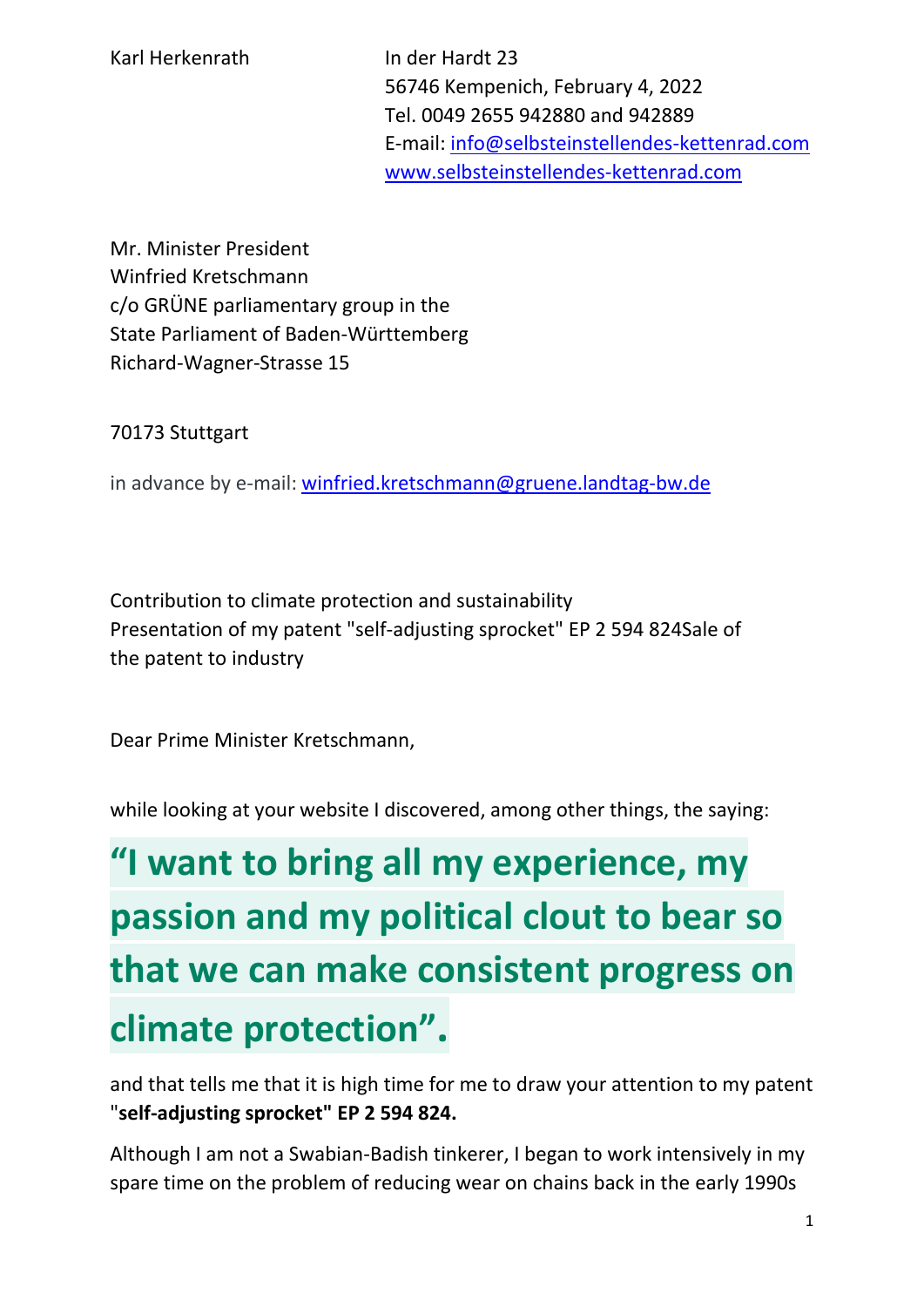and in 1993, as an employee of PWH - later Thyssen-Krupp - I applied for a patent for a "self-adjusting sprocket" through my employer at the time. The patent was granted and in 1996 Thyssen-Krupp transferred the patent rights to me.

In the time that followed, I "**ran my feet off**", so to speak, in order to make the patent of the time palatable to the chain manufacturers.

My idea of the "self-adjusting sprocket" was also immediately accepted by various large German manufacturers and they wanted to produce the sprocket.

However, as soon as it was noticed that the use of this hitherto completely unknown system extended the life of the chains by a **MUCH** greater amount, the idea of marketing the system was quickly abandoned.

At Ketten Wulf, a **2-year trial** was run on **a chain simulator** and after these two years, a **30% reduction in wear was** already observed. There is an investigation report on this. The trial was then immediately discontinued and the company "cheated" its way out of the license agreement.

The **company KETTEN RUD,** located in your **state of Baden-Wuerttemberg**, wanted to conclude **a license agreement** with me **MULTIPLE times,** but in each case after long time-consuming phases it did not come about. You will find more details in my book:

**[" Book: "Erfinder mit langem Atem" as PDF-file \(German\)](https://selbsteinstellendes-kettenrad.com/downloads/Erfinder-mit-langem-Atem---ebook-mit-Rueckseite.pdf) [" Book: "Inventor with long breath" as PDF-file \(English\)](https://selbsteinstellendes-kettenrad.com/downloads/Erfinder-mit-langem-Atem---Englisch.pdf)**

On YouTube, I posted a movie about this "self-adjusting sprocket" a few months ago:

**[" Movies on YouTube in different languages](https://www.selbsteinstellendes-kettenrad.com/yt.php)**

## **NO CHAIN WITHOUT SPROCKET**

The peculiarity of this sprocket is that on this sprocket **ALL the** teeth are involved in **the transmission of power to the chain**, thus distributing the load on the individual teeth and the chain.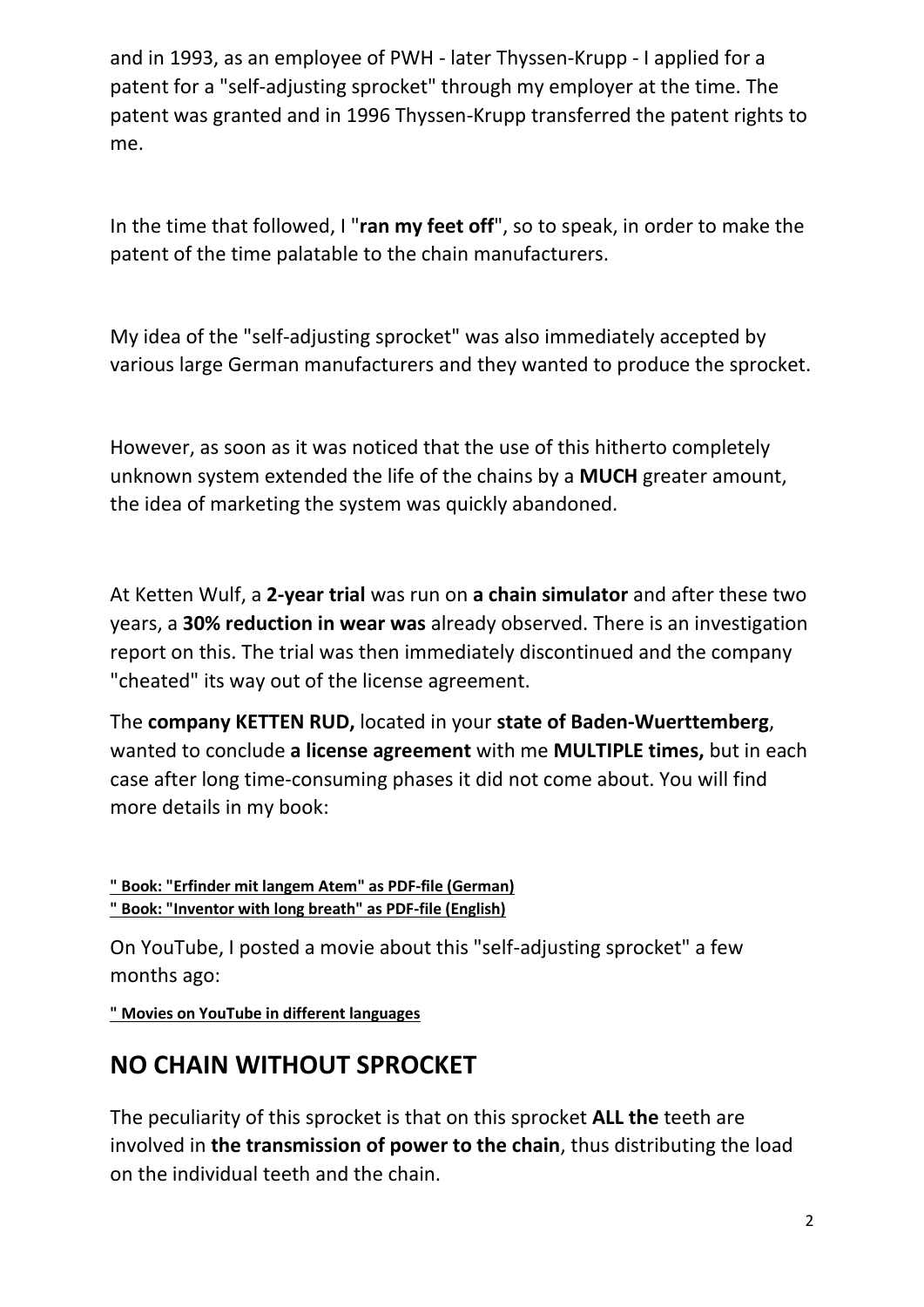The reason is that the teeth of this sprocket are movable, whereas in a conventional sprocket the teeth are rigid and after a certain time due to this wear only the first tooth carries the entire load of the chain.



This means that **all the teeth of the** sprocket are **equally loaded by** the selfadjusting sprocket I invented. This leads to the fact that the chain, which is manufactured depending upon size with a **very high financial and labor expenditure,** whereby naturally **high energy costs result**, substantially longer lasts, since it is not so strongly loaded by the movable teeth of the chain wheel.



In **2001,** this **patent was installed in a portal scraper in the now closed power plant in Ensdorf in** Saarland, which - believe it or not - is still in operation, as I checked again a few days ago. The power plant itself has been closed for some time; apparently only the portal scraper is still working and in this portal scraper, **one and the same chain of the company Ketten Wulf with two of the**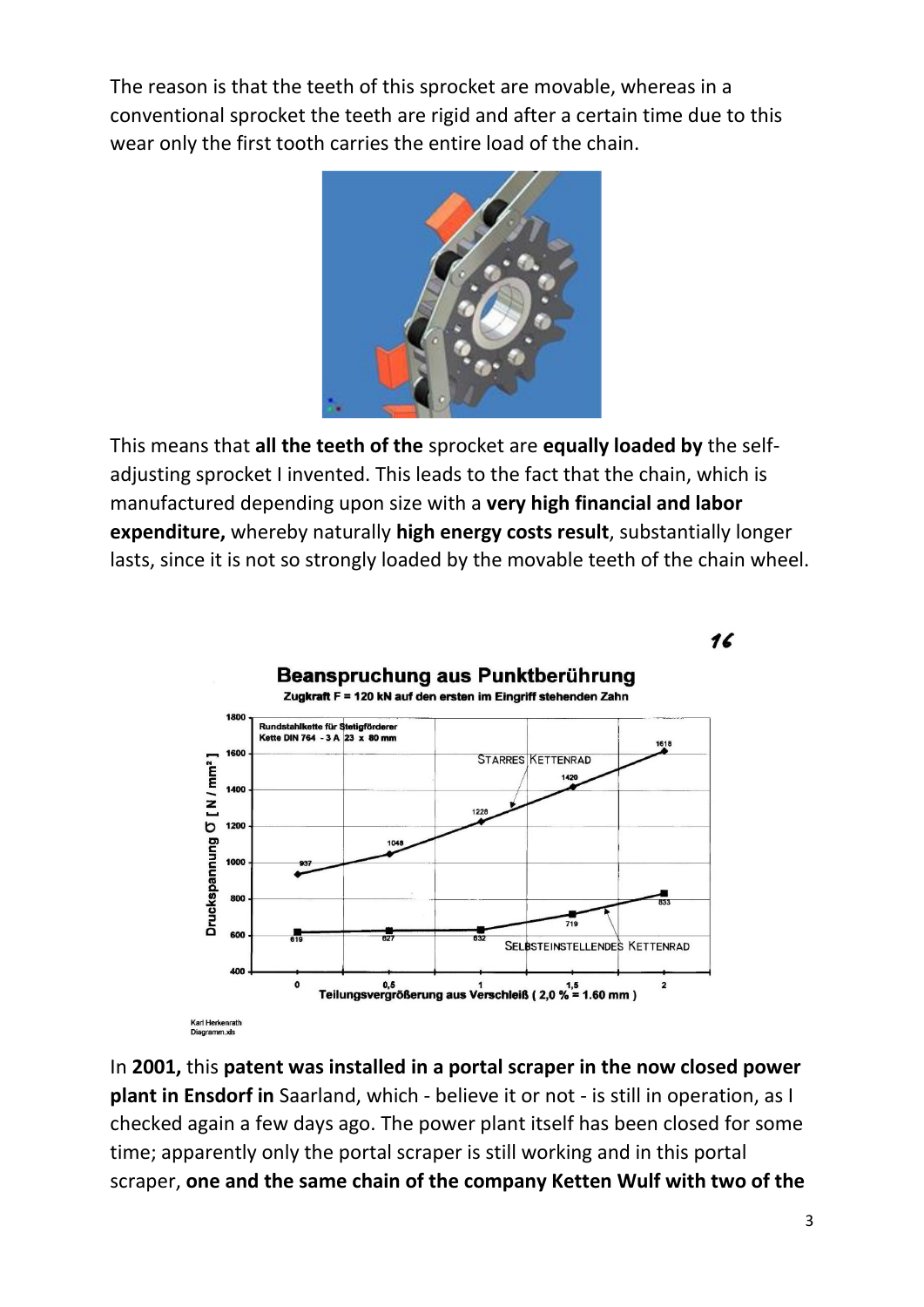**self-adjusting sprockets developed by me has been** working for **almost 2 1years.** 

In the year I filed a new and again improved **2011**patent application at the European Patent Office and this **new valid patent with the No. EP 2 594 824 was granted on January 7, 2015 and** initially had protection rights in 10 European countries.

After the patent was granted, I offered the sale of the patent in the first step to all chain manufacturers, some of whom had known me for years, but, as you can imagine, the **chain manufacturers, who usually** also build sprockets, are of **course not interested in reducing wear,** because they want to sell chains and of course they are not supposed to last 20 years.

This attitude is in itself understandable from a manufacturer's point of view, but I think it is simply **no longer in keeping with the times**. As the new traffic light coalition says: **No more of the same. I can't wait to hear that**!

In the following period, I gradually dropped the property rights in 9 European countries, since it was my ambition from the very beginning to achieve an immense reduction in wear and tear here and to protect the environment as a result, because my patent means that the chains not only last much longer, but a lot of energy is also saved for their production.

## **This patent is therefore only protected in Germany.**

This chain wheel, which was only installed in this portal scraper in Ensdorf, can be **used** in practically **all plants operated with chains**, as can be seen in the film.

It can be used, as it were, in everything from relatively **small chain saws and escalators** to **large earth-moving and open-cast mining machines** and, of course, in **wind turbines.**

The use of this self-adjusting sprocket brings not only a great cost saving for the operators of corresponding plants, but what becomes more important every day,

4